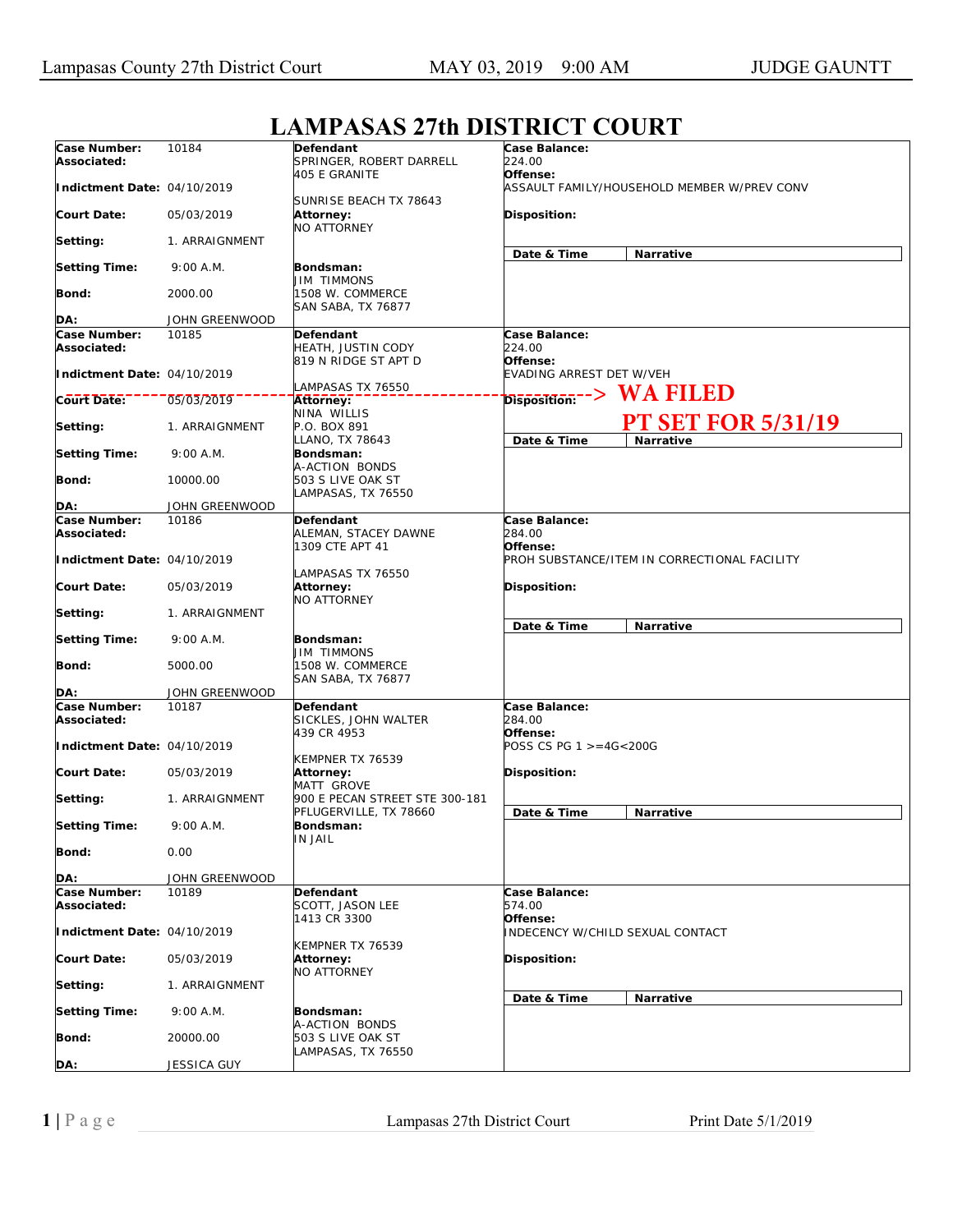| Case Number:<br>Associated: | 10191              | Defendant<br>SALAZAR, JESSE                                         | Case Balance:<br>284.00                |                                              |
|-----------------------------|--------------------|---------------------------------------------------------------------|----------------------------------------|----------------------------------------------|
|                             |                    | 702 W AVE C                                                         | Offense:                               |                                              |
| Indictment Date: 04/10/2019 |                    | LAMPASAS TX 76550                                                   |                                        | PROH SUBSTANCE/ITEM IN CORRECTIONAL FACILITY |
| <b>Court Date:</b>          | 05/03/2019         | Attorney:<br><b>NO ATTORNEY</b>                                     | Disposition:                           |                                              |
| Setting:                    | 1. ARRAIGNMENT     |                                                                     | Date & Time                            | Narrative                                    |
| <b>Setting Time:</b>        | 9:00 A.M.          | Bondsman:<br>A-ACTION BONDS                                         |                                        |                                              |
| Bond:                       | 3000.00            | 503 S LIVE OAK ST<br>LAMPASAS, TX 76550                             |                                        |                                              |
| DA:                         | <b>JESSICA GUY</b> |                                                                     |                                        |                                              |
| Case Number:                | 10192              | Defendant                                                           | Case Balance:                          |                                              |
| Associated:                 |                    | KIRKHAM, BILLY JOE<br>105 S CHESNUT ST                              | 224.00<br>Offense:                     |                                              |
| Indictment Date: 04/10/2019 |                    | LAMPASAS TX 76550                                                   | <i>STALKING</i>                        |                                              |
| Court Date:                 | 05/03/2019         | Attorney:<br>EDDIE G. SHELL                                         | <b>Disposition:</b>                    |                                              |
| Setting:                    | 1. ARRAIGNMENT     | 6000 NORTH HIGHWAY 281<br>MARBLE FALLS, TX 78654                    | Date & Time                            | Narrative                                    |
| <b>Setting Time:</b>        | 9:00 A.M.          | Bondsman:<br>A-ACTION BONDS                                         |                                        |                                              |
| Bond:                       | 20000.00           | 503 S LIVE OAK ST<br>LAMPASAS, TX 76550                             |                                        |                                              |
| DA:                         | JOHN GREENWOOD     |                                                                     |                                        |                                              |
| Case Number:<br>Associated: | 10193              | <b>Defendant</b><br>MILNER, CRISTIN ANNE                            | Case Balance:<br>284.00                |                                              |
| Indictment Date: 04/10/2019 |                    | 212 LEGEND OAKS<br><b>MOODY TX 76557</b>                            | Offense:<br>POSS CS PG 1 <1G           |                                              |
| Court Date:                 | 05/03/2019         | Attorney:<br><b>NO ATTORNEY</b>                                     | <b>Disposition:</b>                    |                                              |
| Setting:                    | 1. ARRAIGNMENT     |                                                                     | Date & Time                            | Narrative                                    |
| <b>Setting Time:</b>        | 9:00 A.M.          | Bondsman:<br>A-ACTION BONDS                                         |                                        |                                              |
| Bond:                       | 2000.00            | 503 S LIVE OAK ST<br>LAMPASAS, TX 76550                             |                                        |                                              |
| DA:                         | <b>JESSICA GUY</b> |                                                                     |                                        |                                              |
| Case Number:<br>Associated: | 10195              | Defendant<br>FULCHER, AARON THOMAS<br>106 W NORTH AVE               | Case Balance:<br>284.00<br>Offense:    |                                              |
| Indictment Date: 04/10/2019 |                    | LAMPASAS TX 76550                                                   | POSS CS PG 1 <1G                       |                                              |
| Court Date:                 | 05/03/2019         | Attorney:<br>NO ATTORNEY                                            | <b>Disposition:</b>                    |                                              |
| Setting:                    | 1. ARRAIGNMENT     |                                                                     |                                        |                                              |
| <b>Setting Time:</b>        | 9:00 A.M.          | Bondsman:                                                           | Date & Time                            | Narrative                                    |
| Bond:                       | 2000.00            | <b>JIM TIMMONS</b><br>1508 W. COMMERCE<br><b>SAN SABA, TX 76877</b> |                                        |                                              |
| DA:                         | <b>JESSICA GUY</b> |                                                                     |                                        |                                              |
| Case Number:<br>Associated: | 10196              | Defendant<br>SANDOVAL, ANGEL MARIE                                  | Case Balance:<br><i>284.00</i>         |                                              |
| Indictment Date: 04/10/2019 |                    | 106 NORTH AVE                                                       | Offense:<br>POSS CS PG $1 > = 1G < 4G$ |                                              |
| <b>Court Date:</b>          | 05/03/2019         | LAMPASAS TX 76550<br><b>Attorney:</b><br>NO ATTORNEY                | Disposition:                           |                                              |
| Setting:                    | 1. ARRAIGNMENT     |                                                                     |                                        |                                              |
| <b>Setting Time:</b>        | 9:00 A.M.          | Bondsman:<br>JIM TIMMONS                                            | Date & Time                            | Narrative                                    |
| Bond:                       | 2000.00            | 1508 W. COMMERCE                                                    |                                        |                                              |
| DA:                         | JESSICA GUY        | SAN SABA, TX 76877                                                  |                                        |                                              |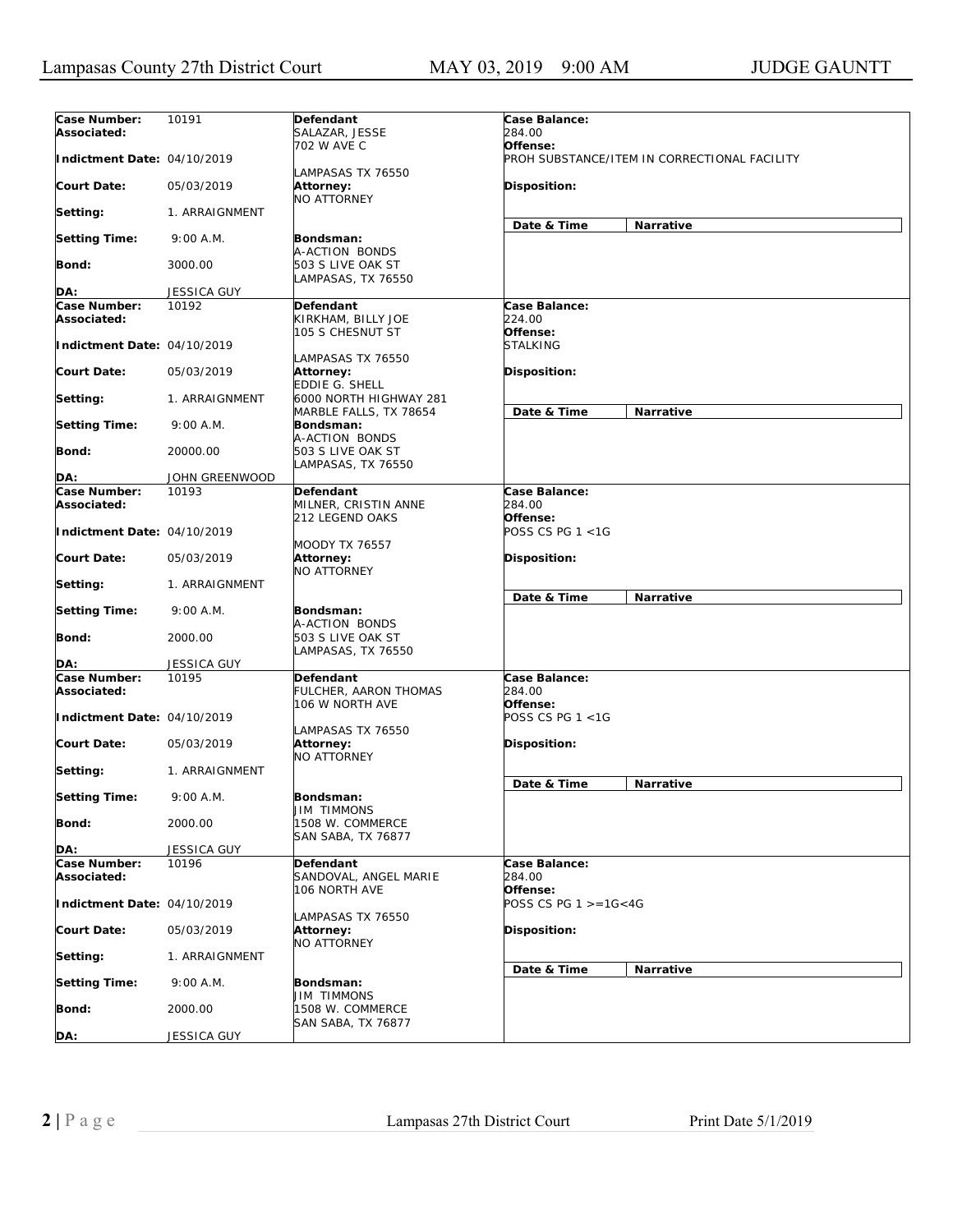| Case Number:<br>Associated: | 10197              | Defendant<br>SALAZAR, BRENDA                               | Case Balance:<br>284.00             |                                   |
|-----------------------------|--------------------|------------------------------------------------------------|-------------------------------------|-----------------------------------|
| Indictment Date: 04/10/2019 |                    | 1308 EAST AVE I                                            | Offense:<br>POSS CS PG1 <1G DFZ IAT |                                   |
|                             |                    | LAMPASAS TX 76550                                          |                                     |                                   |
| <b>Court Date:</b>          | 05/03/2019         | Attorney:<br><b>NO ATTORNEY</b>                            | Disposition:                        |                                   |
| Setting:                    | 1. ARRAIGNMENT     |                                                            | Date & Time                         | Narrative                         |
| <b>Setting Time:</b>        | 9:00 A.M.          | Bondsman:<br><b>JIM TIMMONS</b>                            |                                     |                                   |
| <b>Bond:</b>                | 1500.00            | 1508 W. COMMERCE<br>SAN SABA, TX 76877                     |                                     |                                   |
| DA:                         | <b>JESSICA GUY</b> |                                                            |                                     |                                   |
| Case Number:                | 10177              | Defendant                                                  | Case Balance:                       |                                   |
| Associated:                 |                    | AVILA, JAVIER GAMINO<br>1906 VARSITY DRIVE                 | 284.00<br>Offense:                  |                                   |
| Indictment Date: 03/13/2019 |                    | GRAND PRAIRIE TX 75051                                     | POSS CS PG 1 <1G                    |                                   |
| <b>Court Date:</b>          | 05/03/2019         | Attorney:<br><b>TO HIRE</b>                                | <b>Disposition:</b>                 |                                   |
| Setting:                    | 1. ARRAIGNMENT     |                                                            | Date & Time                         | Narrative                         |
| <b>Setting Time:</b>        | 9:00 A.M.          | Bondsman:                                                  | 04/05/2019                          | RESET TO 5/3/19 FOR DEF TO RETAIN |
| <b>Bond:</b>                | 0.00               | <b>BOND BAIL BONDS</b><br>PO BOX 532<br>COMANCHE, TX 76442 | 8:35 A.M.                           | <b>ATTY - FINANCIAL IN FILE</b>   |
| DA:                         | <b>JESSICA GUY</b> |                                                            |                                     |                                   |
| Case Number:                | 10190              | Defendant                                                  | Case Balance:                       |                                   |
| Associated:                 |                    | RODRIGUEZ, SAUL                                            | 284.00                              |                                   |
| Indictment Date: 04/10/2019 |                    | 1902 SAND STONE DRIVE                                      | Offense:<br>POSS CS PG 1 >=4G<200G  |                                   |
| <b>Court Date:</b>          | 05/03/2019         | KILLEEN TX 76543<br>Attorney:<br>ZACH BOYD                 | <b>Disposition:</b>                 |                                   |
| Setting:                    | 1. ARRAIGNMENT     | <b>PO BOX 870</b><br>COPPERAS COVE, TX 76522               | Date & Time                         | Narrative                         |
| <b>Setting Time:</b>        | 9:00 A.M.          | Bondsman:<br><b>JIM TIMMONS</b>                            |                                     |                                   |
| Bond:                       | 0.00               | 1508 W. COMMERCE<br>SAN SABA, TX 76877                     |                                     |                                   |
| DA:                         | JOHN GREENWOOD     |                                                            |                                     |                                   |
| Case Number:<br>Associated: | 10200              | Defendant<br>CARR, BAILEY WAYNE                            | Case Balance:<br>284.00             |                                   |
| Indictment Date: 04/11/2019 |                    | 12245 US HWY 67                                            | Offense:<br>POSS CS PG 1 <1G        |                                   |
| <b>Court Date:</b>          | 05/03/2019         | ROWENA TX 76875<br>Attorney:                               | <b>Disposition:</b>                 |                                   |
| Setting:                    | 1. ARRAIGNMENT     | <b>NO ATTORNEY</b>                                         |                                     |                                   |
| <b>Setting Time:</b>        | 9:00 A.M.          | Bondsman:                                                  | Date & Time                         | Narrative                         |
| <b>Bond:</b>                | 2000.00            | <b>BOND BAIL BONDS</b><br>PO BOX 532                       |                                     |                                   |
| DA:                         | <b>JESSICA GUY</b> | COMANCHE, TX 76442                                         |                                     |                                   |
| Case Number:                | 10201              | Defendant                                                  | Case Balance:                       |                                   |
| Associated:                 |                    | PIERCE, NEVADA SETH<br>2707 CHIMNEY ROCK LANE              | 284.00<br>Offense:                  |                                   |
| Indictment Date: 01/01/1900 |                    | SAN ANGELO TX 76904                                        | POSS CS PG1 <1G DFZ IAT             |                                   |
| <b>Court Date:</b>          | 05/03/2019         | Attorney:<br><b>NO ATTORNEY</b>                            | Disposition:                        |                                   |
| Setting:                    | 1. ARRAIGNMENT     |                                                            | Date & Time                         | Narrative                         |
| <b>Setting Time:</b>        | 9:00 A.M.          | Bondsman:<br>A-ACTION BONDS                                |                                     |                                   |
| <b>Bond:</b>                | 2000.00            | 503 S LIVE OAK ST                                          |                                     |                                   |
| DA:                         | JESSICA GUY        | LAMPASAS, TX 76550                                         |                                     |                                   |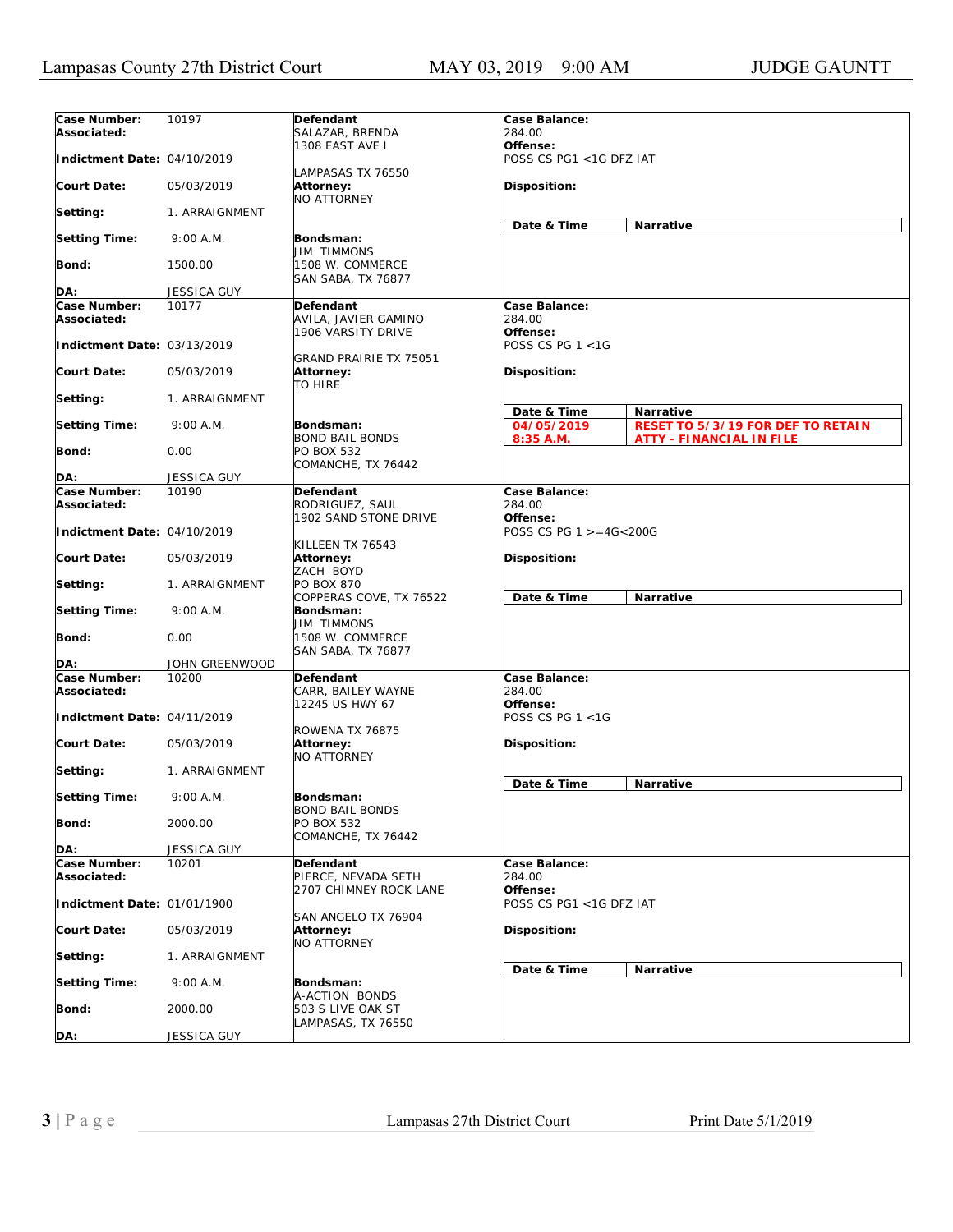| Case Number:<br>Associated: | 10203              | Defendant<br>MENDOZA, ANA MARIA                                 | Case Balance:<br>284.00             |                  |
|-----------------------------|--------------------|-----------------------------------------------------------------|-------------------------------------|------------------|
| Indictment Date: 04/10/2019 |                    | 1018 WARBLER COVE                                               | Offense:<br>POSS MARIJ >40Z<=5LBS   |                  |
| <b>Court Date:</b>          | 05/03/2019         | <b>HUTTO TX 78634</b><br><b>Attorney:</b><br><b>NO ATTORNEY</b> | Disposition:                        |                  |
| Setting:                    | 1. ARRAIGNMENT     |                                                                 |                                     |                  |
| <b>Setting Time:</b>        | 9:00 A.M.          | Bondsman:<br>A-ACTION BONDS                                     | Date & Time                         | Narrative        |
| Bond:                       | 2500.00            | 503 S LIVE OAK ST<br>LAMPASAS, TX 76550                         |                                     |                  |
| DA:                         | JOHN GREENWOOD     |                                                                 |                                     |                  |
| Case Number:                | 10205              | Defendant                                                       | Case Balance:                       |                  |
| Associated:                 |                    | SALAZAR, JESSE<br>702 W AVE C                                   | 284.00<br>Offense:                  |                  |
| Indictment Date: 04/15/2019 |                    | LAMPASAS TX 76550                                               | POSS CS PG 1 <1G                    |                  |
| <b>Court Date:</b>          | 05/03/2019         | Attorney:<br>NO ATTORNEY                                        | <b>Disposition:</b>                 |                  |
| Setting:                    | 1. ARRAIGNMENT     |                                                                 | Date & Time                         | Narrative        |
| <b>Setting Time:</b>        | 9:00 A.M.          | Bondsman:                                                       |                                     |                  |
| Bond:                       | 3000.00            | A-ACTION BONDS<br>503 S LIVE OAK ST<br>LAMPASAS, TX 76550       |                                     |                  |
| DA:                         | JESSICA GUY        |                                                                 |                                     |                  |
| Case Number:                | 10170              | <b>Defendant</b>                                                | Case Balance:                       |                  |
| Associated:                 |                    | HIGGINS, LACEY GENE AMANDA<br>7360 E HWY 190                    | 284.00<br>Offense:                  |                  |
| Indictment Date: 02/13/2019 |                    | LAMPASAS TX 76550                                               | POSS CS PG $1 > = 16 < 4G$          |                  |
| <b>Court Date:</b>          | 05/03/2019         | Attorney:<br>JOE H. RODRIGUEZ                                   | <b>Disposition:</b>                 |                  |
| Setting:                    | 2. PRE TRIAL       | 615 E MAIN STREET<br>GATESVILLE, TX 76528                       | Date & Time                         | <b>Narrative</b> |
| <b>Setting Time:</b>        | 9:00 A.M.          | Bondsman:<br>IN JAIL                                            |                                     |                  |
| Bond:                       | 0.00               |                                                                 |                                     |                  |
| DA:                         | JOHN GREENWOOD     |                                                                 |                                     |                  |
| Case Number:<br>Associated: | 9824               | Defendant<br>CHARITY, LATISHA NICOLE<br>1312 COPPERS CREEK      | Case Balance:<br>284.00<br>Offense: |                  |
| Indictment Date: 07/12/2017 |                    |                                                                 | POSS CS PG 1 <1G                    |                  |
| Court Date:                 | 05/03/2019         | KILLEEN TX 76549<br>Attorney:<br>NATALIE BENNETT                | <b>Disposition:</b>                 |                  |
| Setting:                    | 2. PRE TRIAL       | 111 E. JACKSON                                                  | Date & Time                         |                  |
| <b>Setting Time:</b>        | 9:00 A.M.          | <b>BURNET, TX 78611</b><br>Bondsman:<br>PR BOND                 |                                     | Narrative        |
| Bond:                       | 2000.00            |                                                                 |                                     |                  |
| DA:                         | <b>JESSICA GUY</b> |                                                                 |                                     |                  |
| Case Number:<br>Associated: | 10171              | Defendant<br>CUNNINGHAM, DERRICK WAYNE                          | Case Balance:<br>284.00             |                  |
| Indictment Date: 02/13/2019 |                    | 1709 A TAYLOR ST.                                               | Offense:<br>POSS CS PG 1 <1G        |                  |
| <b>Court Date:</b>          | 05/03/2019         | LAMPASAS TX 76550<br>Attorney:<br>NATALIE W BENNETT             | Disposition:                        |                  |
| Setting:                    | 2. PRE TRIAL       | 111 E. JACKSON                                                  |                                     |                  |
| <b>Setting Time:</b>        | 9:00 A.M.          | <b>BURNET, TX 78611</b><br>Bondsman:                            | Date & Time                         | Narrative        |
| <b>Bond:</b>                | 0.00               | A-ACTION BONDS<br>503 S LIVE OAK ST                             |                                     |                  |
| DA:                         | JOHN GREENWOOD     | LAMPASAS, TX 76550                                              |                                     |                  |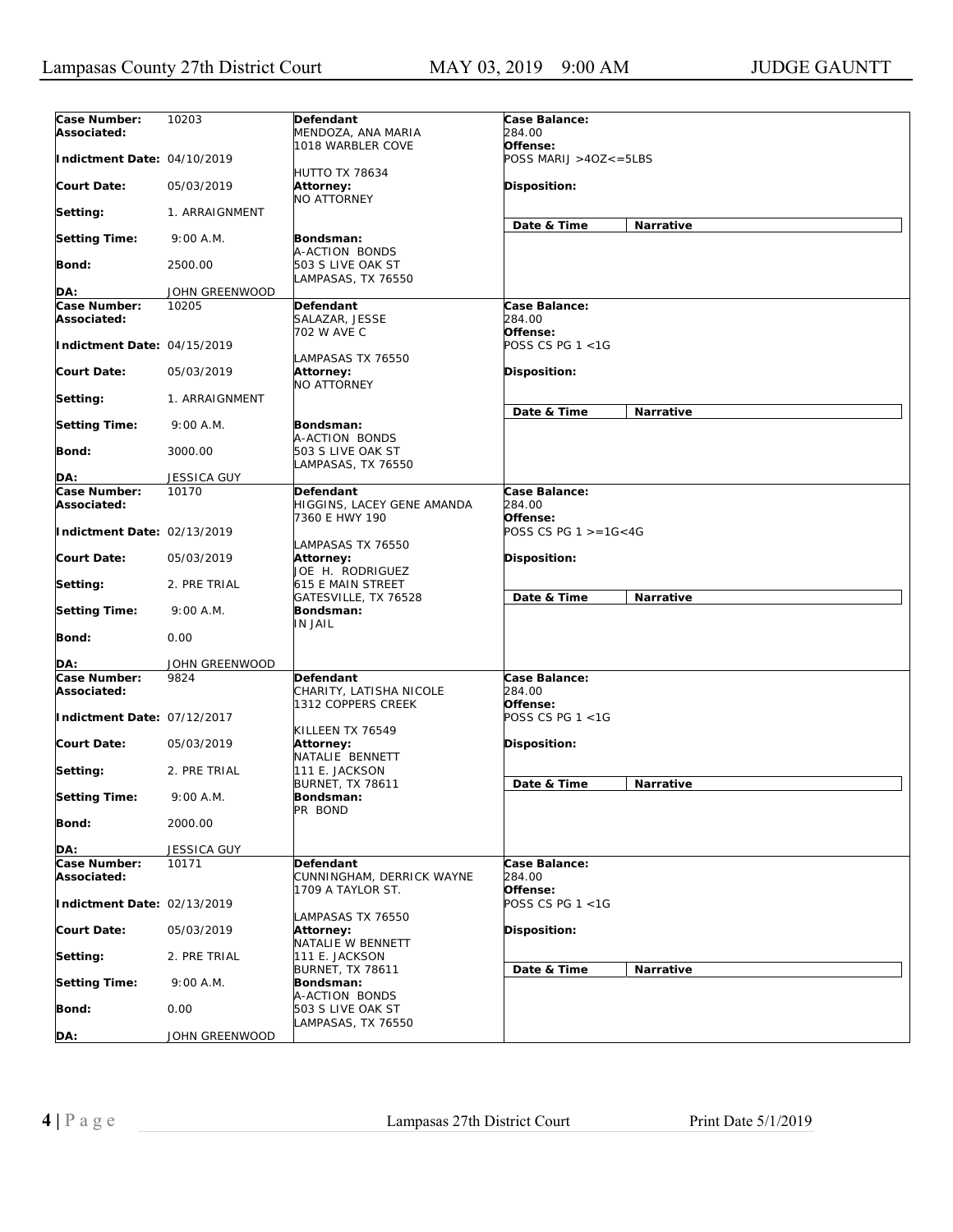| Case Number:<br>Associated: | 10157          | Defendant<br>KIRKHAM, BILLY JOE                            | Case Balance:<br>224.00                            |
|-----------------------------|----------------|------------------------------------------------------------|----------------------------------------------------|
| Indictment Date: 01/16/2019 |                | 105 S CHESNUT ST                                           | Offense:<br><b>BURGLARY OF BUILDING</b>            |
| <b>Court Date:</b>          | 05/03/2019     | <b>Attorney:</b><br>EDDIE G. SHELL                         | Disposition:                                       |
| Setting:                    | 2. PRE TRIAL   | 6000 NORTH HIGHWAY 281<br>MARBLE FALLS, TX 78654           | Date & Time<br>Narrative                           |
| <b>Setting Time:</b>        | 9:00 A.M.      | Bondsman:<br>A-ACTION BONDS                                |                                                    |
| Bond:                       | 0.00           | 503 S LIVE OAK ST<br>LAMPASAS, TX 76550                    |                                                    |
| DA:                         | JOHN GREENWOOD |                                                            |                                                    |
| Case Number:                | 10146          | <b>Defendant</b>                                           | Case Balance:                                      |
| Associated:                 |                | BIRDICK, EKATERINA NICOLE<br>709 S. MAIN STREET            | 224.00<br>Offense:                                 |
| Indictment Date: 01/16/2019 |                | LAMPASAS TX 76550                                          | INJURY CHILD/ELDERLY/DISABLE W/INT BODILY INJ      |
| <b>Court Date:</b>          | 05/03/2019     | Attorney:<br>ZACH BOYD                                     | Disposition:                                       |
| Setting:                    | 2. PRE TRIAL   | <b>PO BOX 870</b><br>COPPERAS COVE, TX 76522               | Date & Time<br>Narrative                           |
| <b>Setting Time:</b>        | 9:00 A.M.      | Bondsman:<br><b>JIM TIMMONS</b>                            |                                                    |
| Bond:                       | 1500.00        | 1508 W. COMMERCE<br>SAN SABA, TX 76877                     |                                                    |
| DA:                         | JOHN GREENWOOD |                                                            |                                                    |
| Case Number:                | 10104          | Defendant                                                  | Case Balance:                                      |
| Associated:                 |                | KENNEMER, TROY ALLEN                                       | 224.00                                             |
| Indictment Date: 10/17/2018 |                | 1281 CR 1281 BOX 1                                         | Offense:<br>AGG ASSAULT DATE/FAMILY/HOUSE W/WEAPON |
| <b>Court Date:</b>          | 05/03/2019     | LOMETA TX 76853<br>Attorney:<br>ZACHARY J. MORRIS          | Disposition:                                       |
| Setting:                    | 3. PLEA        | 412 S. LIVEOAK STREET<br>LAMPASAS, TX 76550                | Date & Time<br>Narrative                           |
| <b>Setting Time:</b>        | 9:00 A.M.      | Bondsman:<br>A-ACTION BONDS                                |                                                    |
| <b>Bond:</b>                | 10000.00       | 503 S LIVE OAK ST<br>LAMPASAS, TX 76550                    |                                                    |
| DA:                         | JOHN GREENWOOD |                                                            |                                                    |
| Case Number:<br>Associated: | 10167          | Defendant<br>FRIEDLANDER, JONATHAN MICHAEL<br>603 E. AVE G | Case Balance:<br>284.00<br>Offense:                |
| Indictment Date: 02/13/2019 |                | LAMPASAS TX 76550                                          | POSS CS PG 1 <1G                                   |
| <b>Court Date:</b>          | 05/03/2019     | Attorney:<br>EDDIE G. SHELL                                | <b>Disposition:</b>                                |
| Setting:                    | 3. PLEA        | 6000 NORTH HIGHWAY 281<br>MARBLE FALLS, TX 78654           |                                                    |
| <b>Setting Time:</b>        | 9:00 A.M.      | Bondsman:                                                  | Date & Time<br>Narrative                           |
| <b>Bond:</b>                | 3000.00        | ACE BAIL BONDS<br>7850 CR 252<br><b>BERTRAM, TX 78605</b>  |                                                    |
| DA:                         | JOHN GREENWOOD |                                                            |                                                    |
| Case Number:                | 10114          | Defendant                                                  | Case Balance:                                      |
| Associated:                 |                | ZIRKLE, BRANDON SCOTT<br>202 SUNNY DRIVE                   | 289.00<br>Offense:                                 |
| Indictment Date: 10/17/2018 |                | LEANDER TX 78641                                           | THEFT OF FIREARM                                   |
| <b>Court Date:</b>          | 05/03/2019     | Attorney:<br>ZACH BOYD                                     | Disposition:                                       |
| Setting:                    | 3. PLEA        | PO BOX 870<br>COPPERAS COVE, TX 76522                      | Date & Time<br>Narrative                           |
| <b>Setting Time:</b>        | 9:00 A.M.      | Bondsman:<br>PR BOND                                       |                                                    |
| <b>Bond:</b>                | 0.00           |                                                            |                                                    |
| DA:                         | JESSICA GUY    |                                                            |                                                    |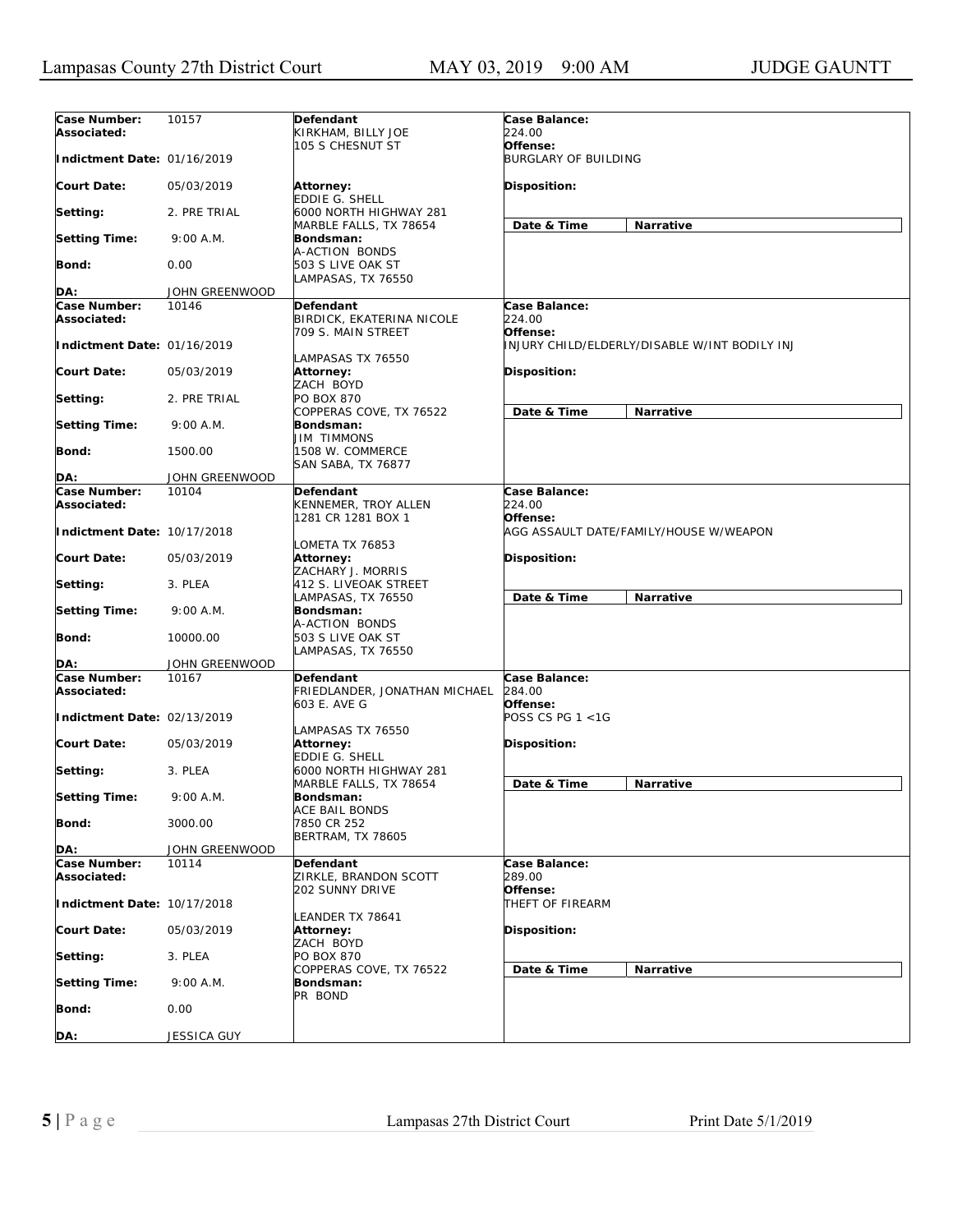| Case Number:                | 10151                | Defendant                      | Case Balance:              |                                              |
|-----------------------------|----------------------|--------------------------------|----------------------------|----------------------------------------------|
| Associated:                 |                      | EICHER, REX JAMES              | 224.00                     |                                              |
|                             |                      | 306 N. RIDGE - PO BOX 45       | Offense:                   |                                              |
| Indictment Date: 01/16/2019 |                      |                                |                            | ASSAULT FAM/HOUSE MEM IMPEDE BREATH/CIRCULAT |
|                             |                      | LAMPASAS TX 76550              |                            |                                              |
| <b>Court Date:</b>          | 05/03/2019           | Attorney:                      | Disposition:               |                                              |
|                             |                      | MATT GROVE                     |                            |                                              |
| Setting:                    | 4. OPEN PLEA         | 900 E PECAN STREET STE 300-181 |                            |                                              |
|                             |                      | PFLUGERVILLE, TX 78660         | Date & Time                | Narrative                                    |
| <b>Setting Time:</b>        | 9:00 A.M.            | Bondsman:                      |                            |                                              |
|                             |                      | A-ACTION BONDS                 |                            |                                              |
|                             | 5000.00              | 503 S LIVE OAK ST              |                            |                                              |
| Bond:                       |                      |                                |                            |                                              |
|                             |                      | LAMPASAS, TX 76550             |                            |                                              |
| DA:                         | <b>JESSICA GUY</b>   |                                |                            |                                              |
| Case Number:                | 9627                 | Defendant                      | Case Balance:              |                                              |
| Associated:                 |                      | JOHNSON, AMBER NICHOLE         | 374.00                     |                                              |
|                             |                      | 207 S WILLIS                   | Offense:                   |                                              |
| Indictment Date: 08/17/2016 |                      |                                | POSS CS PG 1 <1G           |                                              |
|                             |                      |                                |                            |                                              |
| <b>Court Date:</b>          | 05/03/2019           | Attorney:                      | Disposition:               |                                              |
|                             |                      | NATALIE W BENNETT              |                            |                                              |
| Setting:                    | ADJUDICATION         | 111 E. JACKSON                 |                            |                                              |
|                             | ANNOUNCEMENT         | <b>BURNET, TX 78611</b>        | Date & Time                | Narrative                                    |
| <b>Setting Time:</b>        | 9:00 A.M.            | Bondsman:                      |                            |                                              |
|                             |                      | ACE BAIL BONDS                 |                            |                                              |
| Bond:                       | 30000.00             | 7850 CR 252                    |                            |                                              |
|                             |                      | BERTRAM, TX 78605              |                            |                                              |
| DA:                         | JOHN GREENWOOD       |                                |                            |                                              |
| Case Number:                | 9468                 | Defendant                      | Case Balance:              |                                              |
| Associated:                 |                      | HERNANDEZ, NICK CRUZ           | 284.00                     |                                              |
|                             |                      | 205 SKYVIEW                    | Offense:                   |                                              |
| Indictment Date: 11/25/2015 |                      |                                | POSS CS PG 1 <1G           |                                              |
|                             |                      | LAMPASAS TX 76550              |                            |                                              |
| <b>Court Date:</b>          | 05/03/2019           | Attorney:                      | Disposition:               |                                              |
|                             |                      | NO ATTORNEY                    |                            |                                              |
|                             |                      |                                |                            |                                              |
| Setting:                    | ADJUDICATION         |                                |                            |                                              |
|                             | ANNOUNCEMENT         |                                | Date & Time                | Narrative                                    |
| <b>Setting Time:</b>        | 9:00 A.M.            | Bondsman:                      |                            |                                              |
|                             |                      | A-ACTION BONDS                 |                            |                                              |
| Bond:                       | 2500.00              | 503 S LIVE OAK ST              |                            |                                              |
|                             |                      | LAMPASAS, TX 76550             |                            |                                              |
| DA:                         | JOHN GREENWOOD       |                                |                            |                                              |
| Case Number:                | 9173                 | Defendant                      | Case Balance:              |                                              |
| Associated:                 |                      | <b>GROVES, REAGAN LEE</b>      | 229.00                     |                                              |
|                             |                      | <b>N US HWY 281</b>            | Offense:                   |                                              |
| Indictment Date: 03/19/2014 |                      |                                | PROH WEAPON                |                                              |
|                             |                      | LAMPASAS TX 76550              |                            |                                              |
| <b>Court Date:</b>          | 05/03/2019           | Attorney:                      | <b>Disposition:</b>        |                                              |
|                             |                      | EDDIE G. SHELL                 |                            |                                              |
| Setting:                    | ADJUDICATION         | 6000 NORTH HIGHWAY 281         |                            |                                              |
|                             | ANNOUNCEMENT         | MARBLE FALLS, TX 78654         | Date & Time                | Narrative                                    |
| <b>Setting Time:</b>        | 9:00 A.M.            | Bondsman:                      |                            |                                              |
|                             |                      | EDDIE SHELL                    |                            |                                              |
| Bond:                       | 2500.00              | 6000 N HWY 281                 |                            |                                              |
|                             |                      | GRANITE SHOALS, TX 78654       |                            |                                              |
| DA:                         | JOHN GREENWOOD       |                                |                            |                                              |
| Case Number:                | 9934                 | <b>Defendant</b>               | Case Balance:              |                                              |
| Associated:                 |                      | FRIEDLANDER, JONATHAN MICHAEL  | 284.00                     |                                              |
|                             |                      | 603 E. AVE G                   | Offense:                   |                                              |
| Indictment Date: 11/15/2017 |                      |                                | POSS CS PG $1 > = 16 < 4G$ |                                              |
|                             |                      | LAMPASAS TX 76550              |                            |                                              |
| <b>Court Date:</b>          |                      |                                | Disposition:               |                                              |
|                             | 05/03/2019           | Attorney:<br>EDDIE G. SHELL    |                            |                                              |
|                             | ADJUDICATION         |                                |                            |                                              |
| Setting:                    |                      | 6000 NORTH HIGHWAY 281         |                            |                                              |
|                             | HEARING<br>9:00 A.M. | MARBLE FALLS, TX 78654         | Date & Time                | Narrative                                    |
| <b>Setting Time:</b>        |                      | Bondsman:                      |                            |                                              |
|                             |                      | <b>ACE BAIL BONDS</b>          |                            |                                              |
| <b>Bond:</b>                | 5000.00              | 7850 CR 252                    |                            |                                              |
|                             |                      | BERTRAM, TX 78605              |                            |                                              |
| DA:                         | JOHN GREENWOOD       |                                |                            |                                              |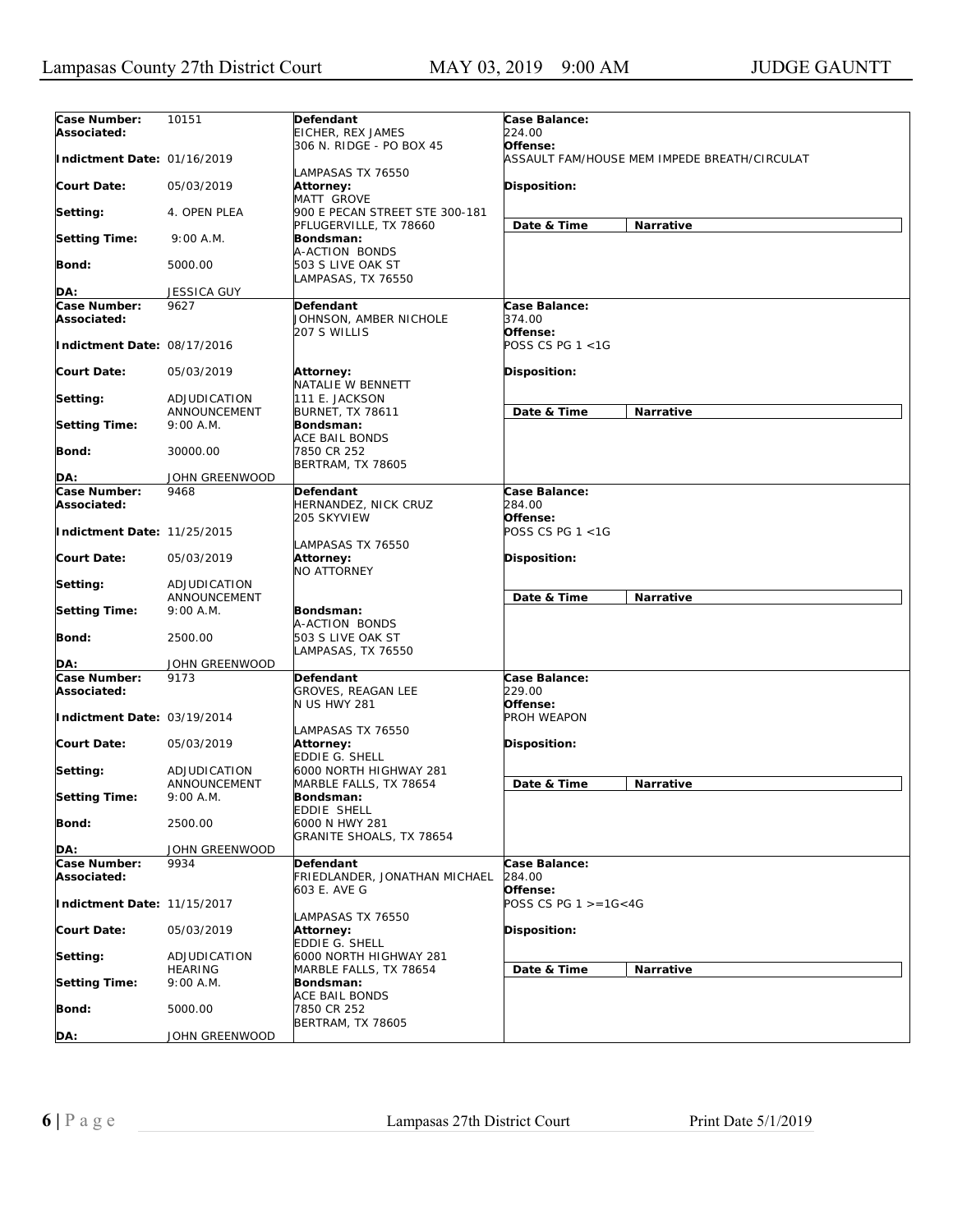| Case Number:                | 9005                           | Defendant                                    | Case Balance:                                           |
|-----------------------------|--------------------------------|----------------------------------------------|---------------------------------------------------------|
| Associated:                 |                                | ALEMAN, THEODOR PATRICK                      | 1350.00                                                 |
|                             |                                | 101 OLIVE ST.                                | Offense:                                                |
| Indictment Date: 03/20/2013 |                                | LAMPASAS TX 76550                            | POSS CS PG 1 < 1G                                       |
| <b>Court Date:</b>          | 05/03/2019                     | Attorney:                                    | Disposition:                                            |
|                             |                                | NATALIE W BENNETT                            |                                                         |
| Setting:                    | ADJUDICATION<br><b>HEARING</b> | 111 E. JACKSON<br><b>BURNET, TX 78611</b>    | Date & Time<br>Narrative                                |
| <b>Setting Time:</b>        | 9:00 A.M.                      | Bondsman:                                    |                                                         |
|                             |                                | BAD BOY BAIL BONDS LIC # 98                  |                                                         |
| <b>Bond:</b>                | 10000.00                       | 60 GILMER ST. UNIT C<br>KILLEEN, TX 76541    |                                                         |
| DA:                         | JOHN GREENWOOD                 |                                              |                                                         |
| Case Number:                | 8669                           | Defendant                                    | Case Balance:                                           |
| Associated:                 |                                | ALLEN, LISA DENISE                           | 280.00                                                  |
| Indictment Date: 04/20/2011 |                                | 205 AVE F APT 5                              | Offense:<br>FRAUD USE/POSS IDENTIFYING INFO # ITEMS < 5 |
|                             |                                | COPPERAS COVE TX 76522                       |                                                         |
| Court Date:                 | 05/03/2019                     | Attorney:                                    | Disposition:                                            |
|                             |                                | PAUL HARRELL                                 |                                                         |
| Setting:                    | ADJUDICATION<br><b>HEARING</b> | 412 S. LIVEOAK STREET<br>LAMPASAS, TX 76550  | Date & Time<br>Narrative                                |
| <b>Setting Time:</b>        | 9:00 A.M.                      | Bondsman:                                    |                                                         |
|                             |                                | AABEST BAIL BONDS ALBERT SAENZ               |                                                         |
| <b>Bond:</b>                | 10000.00                       | 612 E LEON                                   |                                                         |
| DA:                         | JOHN GREENWOOD                 | GATESVILLE, TX 76528                         |                                                         |
| Case Number:                | 9787                           | Defendant                                    | Case Balance:                                           |
| Associated:                 |                                | RICHEY, DONNELY FRANK                        | 359.00                                                  |
|                             |                                | 1016 CR 3010                                 | Offense:                                                |
| Indictment Date: 04/12/2017 |                                |                                              | POSS CS PG 1 >=4G<200G                                  |
| Court Date:                 | 05/03/2019                     | Attorney:<br>ZACH BOYD                       | Disposition:                                            |
| Setting:                    | ADJUDICATION                   | PO BOX 870                                   |                                                         |
|                             | <b>HEARING</b>                 | COPPERAS COVE, TX 76522                      | Date & Time<br>Narrative                                |
| <b>Setting Time:</b>        | 9:00 A.M.                      | Bondsman:<br><b>IN JAIL</b>                  |                                                         |
| Bond:                       | 35000.00                       |                                              |                                                         |
| DA:                         | JESSICA GUY                    |                                              |                                                         |
| Case Number:                | 9257                           | Defendant                                    | Case Balance:                                           |
| Associated:                 | 9245                           | ALEMAN, STACEY DAWNE                         | 419.00                                                  |
| Indictment Date: 09/24/2014 |                                | 1311 CTE #101                                | Offense:<br>FORGERY GOVT INSTRUMENT/MONEY/SECURITIES    |
|                             |                                | LAMPASAS TX 76550                            |                                                         |
| Court Date:                 | 05/03/2019                     | Attorney:                                    | <b>Disposition:</b>                                     |
|                             |                                | <b>NO ATTORNEY</b>                           |                                                         |
| Setting:                    | Hearing                        |                                              | Date & Time<br>Narrative                                |
| <b>Setting Time:</b>        | 9:00 A.M.                      | Bondsman:                                    |                                                         |
|                             | 5000.00                        | NO ARREST                                    |                                                         |
| <b>Bond:</b>                |                                |                                              |                                                         |
| DA:                         | JOHN GREENWOOD                 |                                              |                                                         |
| Case Number:                | 10061                          | Defendant                                    | Case Balance:                                           |
| Associated:                 |                                | FAUGHT, LOGAN DALE<br>905 W. AVE. C          | 574.00<br>Offense:                                      |
| Indictment Date: 07/18/2018 |                                |                                              | INDECENCY W/CHILD SEXUAL CONTACT                        |
|                             |                                | LAMPASAS TX 76550                            |                                                         |
| <b>Court Date:</b>          | 05/03/2019                     | Attorney:                                    | Disposition:                                            |
| Setting:                    | Motions                        | MATT GROVE<br>900 E PECAN STREET STE 300-181 |                                                         |
|                             |                                | PFLUGERVILLE, TX 78660                       | Date & Time<br>Narrative                                |
| <b>Setting Time:</b>        | $1:30$ P.M.                    | Bondsman:                                    |                                                         |
|                             |                                | A-ACTION BONDS                               |                                                         |
| Bond:                       | 2500.00                        | 503 S LIVE OAK ST<br>LAMPASAS, TX 76550      |                                                         |
| DA:                         | JOHN GREENWOOD                 |                                              |                                                         |